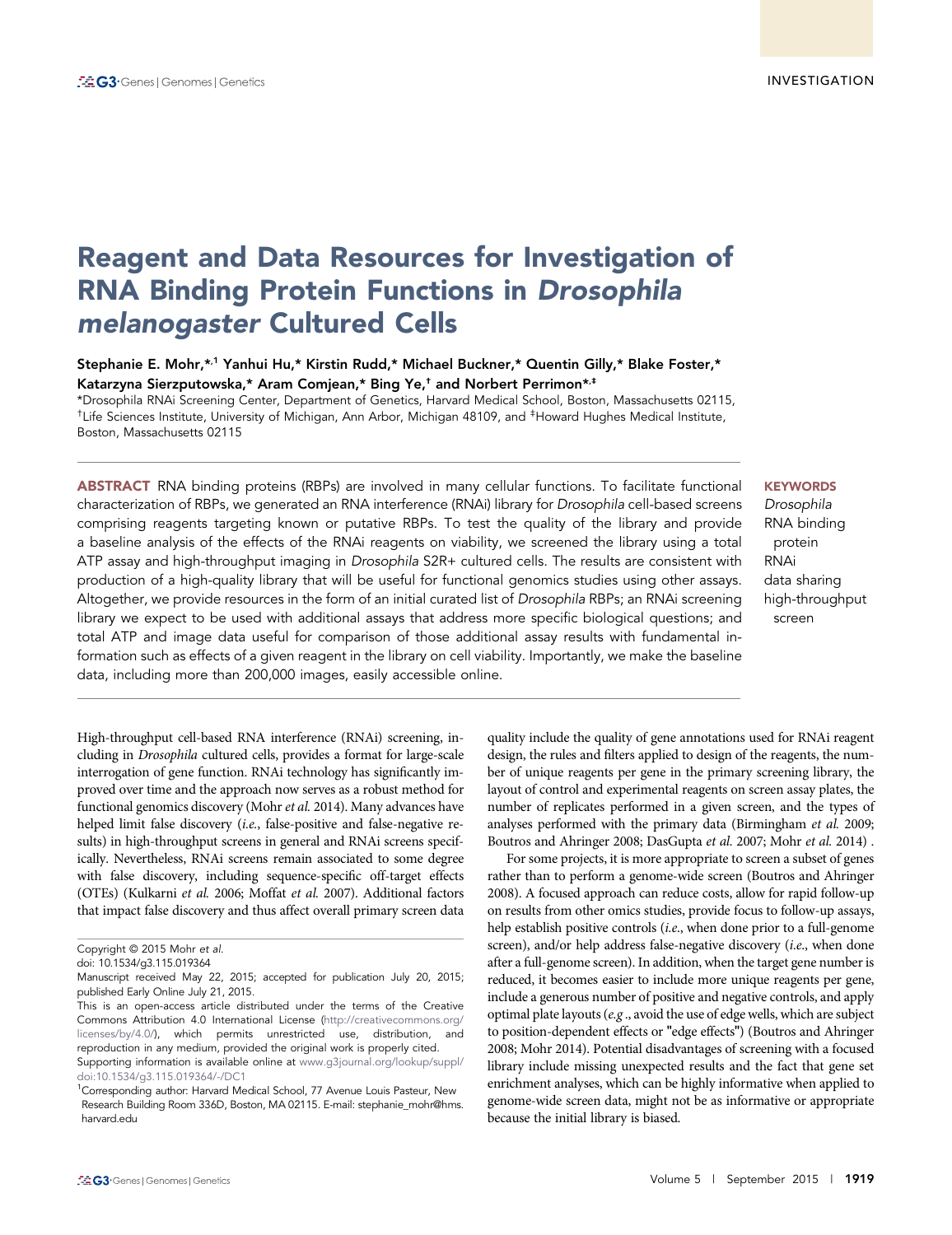

#### dsRNAs in the DRSC RNA Binding Proteins library

Figure 1 Distribution of Z-scores from a primary screen using total ATP levels as an assay readout with a dsRNA library targeting genes that encode known or putative RBPs. The two dsRNAs in the library that target AGO2 or AGO1 are indicated with arrows. A summary of hits from the screen is presented in Table 1, Table 2, and Table 3. A view of the graph that is dynamic (e.g., gene symbols appear when the user hovers on specific data points) as well as the underlying data are available at Plotly [\(https://plot.ly/~semohr/60](https://plot.ly/~semohr/60)). The raw and analyzed data are also available at the DRSC FlyRNAi database [\(http://](http://www.flyrnai.org/DRSC-RBP_data.php) www.fl[yrnai.org/DRSC-RBP\\_data.php](http://www.flyrnai.org/DRSC-RBP_data.php)) and at NCBI PubChem BioAssays ([https://pubchem.ncbi.nlm.nih.gov/assay/assay.cgi?aid=1159508\)](https://pubchem.ncbi.nlm.nih.gov/assay/assay.cgi?aid=1159508).

The usefulness of a library, small or large, improves when researchers know a priori which reagents in the library affect general cell health (e.g., compromise cell division, growth, and/or viability), because this can impact interpretation of results obtained with more sophisticated assays (DasGupta et al. 2007). Thus, obtaining "baseline" data and making these data freely available are important for establishing a reagent library as a high-quality and useful resource. Additional factors that influence the usefulness and quality of an RNAi reagent library can include the number of unique reagents per gene and effectiveness of the reagents.

RNA binding proteins (RBPs) are of special interest because they are involved in a broad range of fundamental cellular activities, including RNA editing, localization, stability, translation, transcription, and transport (Gamberi et al. 2006; Glisovic et al. 2008) as well as DNA damage responses (Dutertre et al. 2014). RBPs also regulate cellular processes such as pluripotency (Ye and Blelloch 2014) and senescence (Wang 2012), and have demonstrated relevance to human diseases, including inherited diseases, neuronal diseases, and cancer (Castello et al. 2013; Fredericks et al. 2015; Gerstberger et al. 2014; Kim et al. 2009; Lenzken et al. 2014). Notably, many of these processes can be studied using cultured cell assays, making the gene set particularly relevant for development of a high-quality cell-based RNAi screen library. We curated a list of genes that encode RBPs, synthesized a corresponding Drosophila cell-based RNAi reagent library, performed an initial characterization of the library, and, importantly, made raw and analyzed data from this initial characterization, including more than 100,000 images, available online. Thus, studies utilizing this resource should help our understanding of RBPs in Drosophila and other species.

### MATERIALS AND METHODS

#### Bioinformatics analysis and curation of Drosophila melanogaster RBPs

We generated a list of known and putative Drosophila RBPs using a combination of literature and database mining and expert curation. The major resources we explored are gene ontology annotation [\(http://](http://www.ncbi.nlm.nih.gov/) [www.ncbi.nlm.nih.gov/\)](http://www.ncbi.nlm.nih.gov/) (Harris et al. 2004), UniProt protein annotation (<http://www.uniprot.org/>) (Apweiler et al. 2004), and protein domain annotation of InterPro [\(http://www.ebi.ac.uk/interpro/\)](http://www.ebi.ac.uk/interpro/) (Apweiler et al. 2001). The target gene list contains 427 unique genes that code for proteins binding to mRNA, rRNA, tRNA, and other noncoding RNAs.

#### In vitro synthesis of dsRNA for RNAi

We used UP-TORR (http://fl[yrnai.org/up-torr\)](http://flyrnai.org/up-torr) (Hu et al. 2013) to identify appropriate reagent templates in our collection. As needed for two reagents per gene coverage, we designed additional dsRNAs using Snap-Dragon (http://www.fl[yrnai.org/cgi-bin/RNAi\\_](http://www.flyrnai.org/cgi-bin/RNAi_find_primers.pl)find\_primers.pl).We used standard protocols to prepare dsRNAs (Mohr 2014; see [http://www.](http://www.flyrnai.org/DRSC-PRR.html) fl[yrnai.org/DRSC-PRR.html](http://www.flyrnai.org/DRSC-PRR.html) for protocol). In brief, we used liquid handling automation to individually select PCR templates for doublestranded RNA (dsRNA) synthesis based on our existing collections. Next, we quality-analyzed the dsRNAs, used a Multiprobe liquid handling robot (PerkinElmer) to normalize dsRNA concentrations, and used an Agilent Bravo liquid handling robot to array normalized dsRNAs into a final 384-well "assay-ready" format.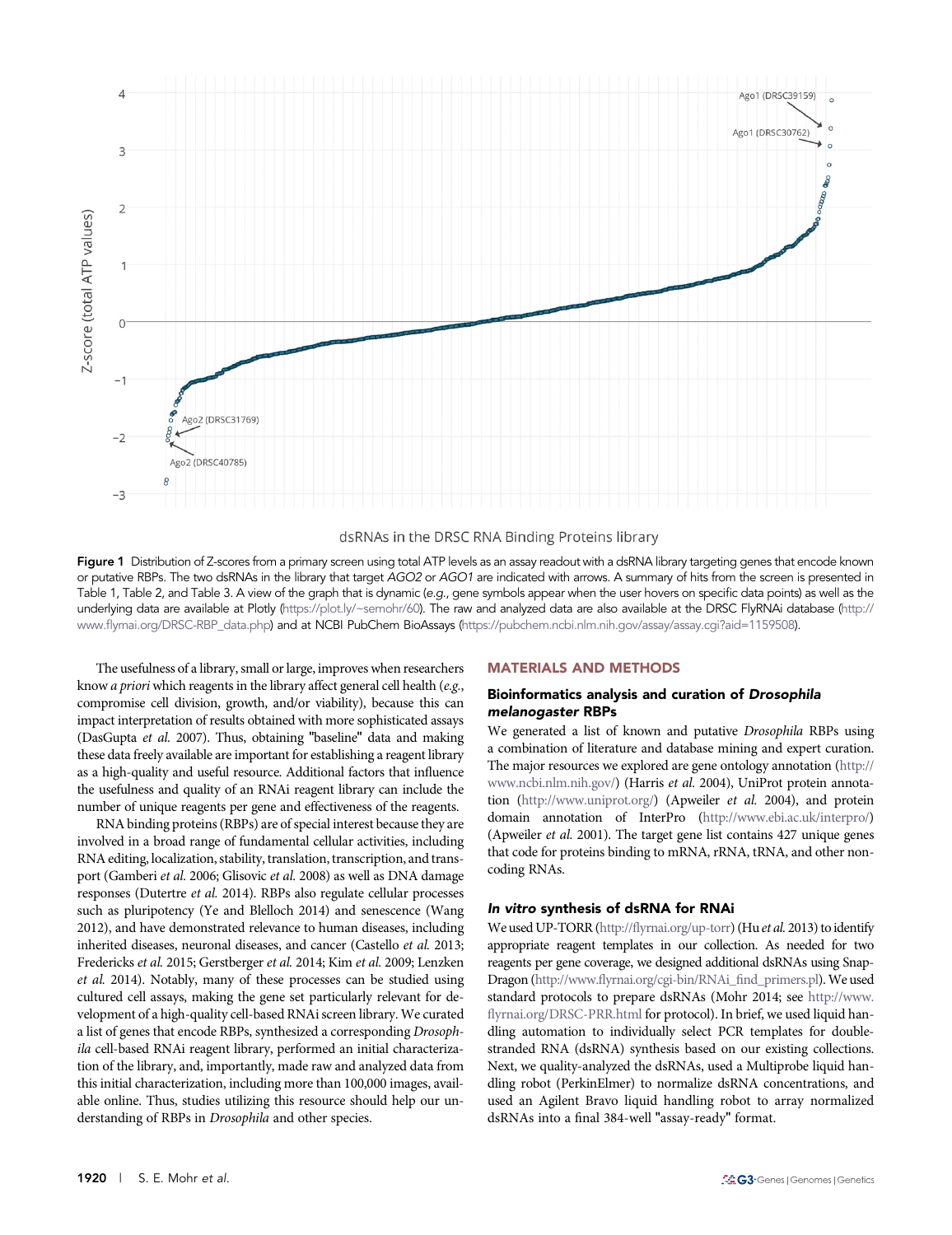| Table 1 Genes for which two of two unique dsRNA designs each confer good statistical             |
|--------------------------------------------------------------------------------------------------|
| significance (Z-score $\geq 1.5$ or $\leq -1.5$ for 2 of 2 dsRNAs) in the total ATP levels assay |

| <b>FlyBase ID</b> | <b>Gene Symbol</b> | <b>DRSC Reagent ID</b> | Z-score | <b>Expressed</b> <sup>a</sup> |
|-------------------|--------------------|------------------------|---------|-------------------------------|
| FBqn0262739       | AGO1               | DRSC30762              | 3.06    | Yes                           |
|                   |                    | <b>DRSC39159</b>       | 3.38    |                               |
| FBqn0027873       | Cpsf100            | DRSC34503              | 1.60    | Yes                           |
|                   |                    | <b>DRSC14146</b>       | 1.71    |                               |
| FBqn0016978       | snRNP-U1-70K       | <b>DRSC28803</b>       | 1.79    | Yes                           |
|                   |                    | DRSC34940              | 2.05    |                               |
| FBqn0087035       | AGO <sub>2</sub>   | DRSC40785              | $-2.07$ | Yes                           |
|                   |                    | <b>DRSC31769</b>       | $-1.86$ |                               |
| FBqn0015393       | hoip               | <b>DRSC03546</b>       | $-2.82$ | Yes                           |
|                   |                    | <b>DRSC31857</b>       | $-2.75$ |                               |

a Evidence of expression in untreated S2R+ cells based on modENCODE data and queried using the DRSC cell expression tool http://www.fl[yrnai.org/cellexpress](http://www.flyrnai.org/cellexpress).

### Cell culture and RNAi knockdown

All studies were performed using S2R+ cultured cells and standard methods for culture. Cells and reagents were dispensed into 384-well assay plates using a WellMate (Thermo) or Mantis (Formulatrix) liquid handling robot. For RNAi, cells were dispensed into assay plates containing dsRNAs at a standard concentration for the "bathing" method (passive uptake; see http://www.fl[yrnai.org/DRSC-PRR.html](http://www.flyrnai.org/DRSC-PRR.html) for a step-by-step protocol).

#### High-throughput screening

We used the Cell Titer Glo reagent (Promega) and a Spectramax Paradigm automated luminometer (Molecular Devices) to measure total well levels of ATP following RNAi knockdown (protocol at http://www.fl[yrnai.org/DRSC-Protocol-atp-levels.html](http://www.flyrnai.org/DRSC-Protocol-atp-levels.html)). The data were analyzed using standard statistical approaches. For imaging, we used an Opera automated confocal imaging system (PerkinElmer) to image cells stained with DAPI and FITC-Phalloidin following RNAi knockdown (http://www.fl[yrnai.org/DRSC-Protocol-cell](http://www.flyrnai.org/DRSC-Protocol-cellfix.html)fix.html for protocol). Images were obtained using  $20 \times$  or  $60 \times$  water immersion lenses and confocal fluorescence imaging.

## Data availability

Raw and analyzed data from the total ATP screen assay are available for view or download at our FlyRNAi.org web site (Flockhart et al. 2012). Specifically, data can be exported from FlyRNAi as comma-separated values (CSV) files or searched and viewed online using the Gene Lookup or Screen Summary graphical user interfaces at www.fl[yrnai.org](http://www.flyrnai.org) (Flockhart et al. 2012). To create the visualization of the total ATP data set shown in Figure 1, we exported the raw and analyzed data from our database, uploaded the data to Plotly [\(https://plot.ly/\)](https://plot.ly/), and used tools at Plotly to generate the scatter plot and labels. An interactive view of the graph of Z-scores shown in Figure 1 as well as the underlying data are freely available at Plotly [\(https://plot.ly/~semohr/60](https://plot.ly/~semohr/60)). The data are also available at PubChem BioAssays [https://pubchem.ncbi.nlm.nih.](https://pubchem.ncbi.nlm.nih.gov/assay/assay.cgi?aid=1159508) [gov/assay/assay.cgi?aid=1159508](https://pubchem.ncbi.nlm.nih.gov/assay/assay.cgi?aid=1159508). Data files from the PerkinElmer Opera confocal microscope are captured in the proprietary FLEX file format. Images were converted from FLEX format to TIFF format using Acapella software. Raw images (.flex) or minimally processed images (.tiff) are available on request for automated analysis. For online search and view, we uploaded scaled TIFF image files at Flickr (Yahoo, Inc.), where they are made available in JPEG format. The images were made public under a Creative Commons license. They are associated with the user account "drsc\_lab" and can be viewed at [https://www.](https://www.flickr.com/photos/132735911@N05/)flickr.com/ [photos/132735911@N05/.](https://www.flickr.com/photos/132735911@N05/) The Opera image file naming system separates the following with an underscore: plate ID; well location; position within the well; channel; and position in the Z-axis. For example, the file 100B225\_F24\_S25\_W1\_Z1 corresponds to plate 100B225 ("100" indicates the test plate layout; "B" indicates that dsRNAs were present at the concentration appropriate for the bathing method of dsRNA uptake; and "225" reflects the aliquot number for the specific plate used), well F24, position S25, and channel W1 (in this case, FITC-Phalloidin staining) at a single plane of focus (Z1). The "gene list" file for the RBP library downloadable at http://www.fl[yrnai.org/DRSC-SUB.html](http://www.flyrnai.org/DRSC-SUB.html) can be used to associate specific plate-wells with specific DRSC reagents and target genes. A searchable lookup table linking specific reagents and genes to image data at Flickr is available at http://www.fl[yrnai.org/DRSC-](http://www.flyrnai.org/DRSC-RBP_data.php)[RBP\\_data.php.](http://www.flyrnai.org/DRSC-RBP_data.php) At the Flickr account, subsets of control images have been organized into "albums" (folders). We also assigned some key words to all images (e.g., "confocal") or subsets of images (e.g., "hoip"), and others were automatically assigned by Flickr (e.g., "blackandwhite").

## RESULTS AND DISCUSSION

# <sup>A</sup> Drosophila RNAi library targeting RNA binding domain-containing proteins

The Drosophila RNAi Screening Center (DRSC) and others have developed robust approaches for RNAi reagent and library design (Mohr 2014)). We applied these approaches to production of a focused library targeting genes that encode RNA binding domain-containing proteins. To do this, we first generated a list of known and predicted Drosophila RBPs using a combination of literature and database mining and expert curation, and then generated the reagent library (see Materials and Methods). Features of the dsRNA library include: design of dsRNAs with minimal predicted OTEs using SnapDragon ([http://www.](http://www.flyrnai.org/snapdragon)flyrnai. [org/snapdragon\)](http://www.flyrnai.org/snapdragon); coverage with two or more unique dsRNAs per gene; tracking of dsRNA production and quality analysis in our database; and inclusion of standard dsRNA controls on each 384-well assay plate. To minimize edge effects (i.e., reduced viability or other data anomalies frequently observed at assay plate edges), dsRNAs were excluded from the outermost two wells of each plate.We included two positive controls: dsRNA targeting thread [\(Diap1](http://flybase.org/reports/FBgn0260635.html)), which results in cell death, and dsRNA targeting [Rho1](http://flybase.org/reports/FBgn0014020.html), which leads to the appearance of large, binucleate cells. We also included three negative controls, dsRNAs targeting GFP and LacZ, neither of which is present in wild-type Drosophila cells, and wells with an equal volume of water (no dsRNA). The layout of control dsRNAs on each plate can be viewed at http://www.fl[yrnai.org/DRSC-](http://www.flyrnai.org/DRSC-LAY.html)[LAY.html](http://www.flyrnai.org/DRSC-LAY.html) and the layout of all dsRNAs in the library can be downloaded from http://www.fl[yrnai.org/DRSC-SUB.html](http://www.flyrnai.org/DRSC-SUB.html).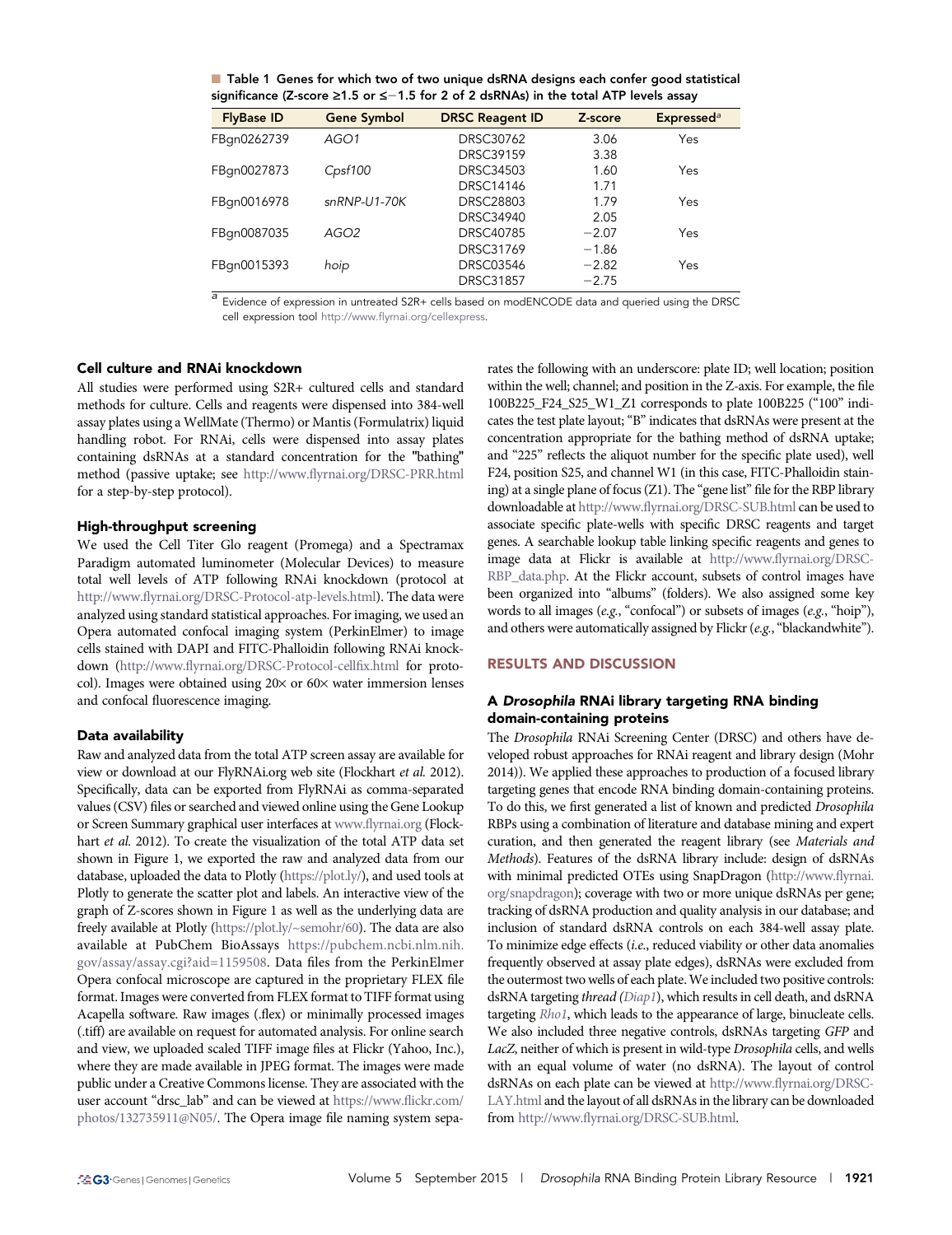■ Table 2 Genes in addition to those shown in Table 1 for which the average Z-score values of the two unique dsRNA designs pass a threshold Z-score of  $\geq 1.5$  or  $\leq -1.5$ 

| <b>FlyBase ID</b> | <b>Gene Symbol</b> | <b>DRSC Reagent ID</b> | <b>Individual Z-scores</b> | <b>Average Z-score</b> | Expressed <sup>a</sup> |
|-------------------|--------------------|------------------------|----------------------------|------------------------|------------------------|
| FBqn0035947       | Srp68              | <b>DRSC36443</b>       | $-0.01$                    | 1.93                   | Yes                    |
|                   |                    | <b>DRSC28655</b>       | 3.87                       |                        |                        |
| FBqn0003575       | su(s)              | <b>DRSC18839</b>       | 1.12                       | 1.56                   | Yes                    |
|                   |                    | <b>DRSC34942</b>       | 2.00                       |                        |                        |
| FBqn0011666       | Msi                | <b>DRSC34282</b>       | 1.19                       | 1.96                   | Yes                    |
|                   |                    | <b>DRSC17003</b>       | 2.74                       |                        |                        |
| FBqn0028577       | pUf68              | <b>DRSC25143</b>       | $-1.93$                    | $-1.51$                | Yes                    |
|                   |                    | <b>DRSC31973</b>       | $-1.10$                    |                        |                        |
| FBqn0015818       | Spx                | <b>DRSC23542</b>       | $-1.99$                    | $-1.50$                | Yes                    |
|                   |                    | <b>DRSC31760</b>       | $-1.01$                    |                        |                        |

a Evidence of expression in untreated S2R+ cells based on modENCODE data and queried using the DRSC cell expression tool http://www.fl[yrnai.org/cellexpress](http://www.flyrnai.org/cellexpress).

# Screen for changes in total ATP levels using the RBPs library

We next used Promega Cell Titer Glo to measure total ATP levels after 5 days of incubation of S2R+ cultured cells in three replicates of each unique assay plate in the library. Full raw and analyzed data are available at the DRSC FlyRNAi.org database (Flockhart et al. 2012). The distribution of Z-scores for dsRNAs in the screen is shown in Figure 1. An interactive view of the graph as well as the data are freely available at [https://plot.ly/](https://plot.ly/~semohr/60) [~semohr/60.](https://plot.ly/~semohr/60) Genes that might be considered primary screen "hits" (positive results) from the total ATP levels screen based on commonly applied criteria are summarized in Table 1, Table 2, and Table 3. By Zscore, the strongest hit for "high ATP levels" is [Argonaute-1](http://flybase.org/reports/FBgn0262739.html) ([AGO1](http://flybase.org/reports/FBgn0262739.html)), an Argonaut family protein required for miRNA maturation (Okamura et al. 2004). The strongest hit for "low ATP levels" is hoi-palloi ([hoip](http://flybase.org/reports/FBgn0015393.html)), which encodes a ribosomal protein and has been associated with neuronal mutant phenotypes in Drosophila (Prokopenko et al. 2000). The opposing results obtained with dsRNAs targeting [AGO1](http://flybase.org/reports/FBgn0262739.html) and [AGO2](http://flybase.org/reports/FBgn0087035.html) (Table 1) are consistent with the distinct roles of AGO1 and AGO2 in small RNA biogenesis (Okamura et al. 2004; Okamura and Lai 2008; Zhou et al. 2008). The result with [AGO1](http://flybase.org/reports/FBgn0262739.html) suggests that one or more microRNAs (miRNAs) might normally dampen growth and/or viability of S2R+ cells, consistent with roles identified for some miRNAs in signaling and cancer (Hagen and Lai 2008; Jackstadt and Hermeking 2015). In the case of [AGO2](http://flybase.org/reports/FBgn0087035.html), suppression of the AGO2-mediated endogenous small interfering RNA (siRNA) pathway might result in increased mobilization of transposons (Czech et al. 2008), perhaps accounting for the observed compromise in cell viability, and/or might result in detrimental changes to metabolism or stress responses (Lim et al. 2011).

Table 1 comprises a conservative list of high-confidence hits; Table 2 and Table 3 add additional lower-confidence hits that might be interrogated in follow-up studies and/or compared with other screen data. Each of the reagents in Table 3 has no predicted off-targets and is predicted to target all isoforms of the gene (Hu et al. 2013). Moreover, modENCODE cell expression data for S2R+ cultured cells suggest that most of these genes are normally expressed in S2R+ (Booker et al. 2011; Lee *et al.* 2014). Thus, we predict that most of these are "single hits" due to a false-negative result with the other dsRNAs targeting the same genes rather than due to false-positive discovery with the positive dsRNA. To further improve library quality, we plan to add additional unique dsRNAs for those cases in which two different dsRNAs targeting the same gene do not give comparable results (i.e., for a subset of genes in Table 2 and all genes in Table 3). The complete set of Z-scores as well as modENCODE results regarding expression in S2R+ cells (Booker et al. 2011; Lee et al. 2014) are available in supporting information, [Table S1.](http://www.g3journal.org/content/suppl/2015/07/21/g3.115.019364.DC1/TableS1.xlsx) Moreover, we have made raw and analyzed

data available via a variety of online repositories as summarized at http://www.fl[yrnai.org/DRSC-RBP\\_data.php](http://www.flyrnai.org/DRSC-RBP_data.php).

#### High-throughput imaging using the RBPs library

To further characterize the RBP library, we stained cells with DAPI and FITC fluorescence-conjugated Phalloidin to visualize nuclei and

|                                           |  |  | ■ Table 3 Genes in addition to those shown in Table 1 and Table 2      |  |  |  |
|-------------------------------------------|--|--|------------------------------------------------------------------------|--|--|--|
|                                           |  |  | for which one of the two dsRNAs confers a high Z-score ( $\geq 1.5$ or |  |  |  |
| $\le$ -1.5) in the total ATP levels assay |  |  |                                                                        |  |  |  |

| <b>FlyBase ID</b> | Gene<br>Symbol   | <b>DRSC</b><br><b>Reagent ID</b> | Z-score | <b>Expressed</b> <sup>a</sup> |
|-------------------|------------------|----------------------------------|---------|-------------------------------|
| FBqn0052707       | APC4             | <b>DRSC35244</b>                 | 2.09    | Yes                           |
| FBqn0011566       | <b>Bzd</b>       | <b>DRSC38965</b>                 | 2.52    | Yes                           |
| FBqn0035872       | CG7185           | <b>DRSC34893</b>                 | 2.45    | Yes                           |
| FBqn0036534       | DCP <sub>2</sub> | <b>DRSC10597</b>                 | 2.24    | Yes                           |
| FBqn0000559       | EF <sub>2</sub>  | <b>DRSC32107</b>                 | 2.41    | Yes                           |
| FBgn0020443       | Elf              | <b>DRSC03322</b>                 | 2.38    | Yes                           |
| FBqn0051992       | qw               | <b>DRSC17135</b>                 | 2.19    | Yes                           |
| FBgn0004401       | Pep              | <b>DRSC11252</b>                 | 2.38    | Yes                           |
| FBqn0003612       | Su(var)2-10      | <b>DRSC33201</b>                 | 2.15    | Yes                           |
| FBqn0033741       | CG8545           | <b>DRSC35557</b>                 | 1.91    | Yes                           |
| FBqn0028982       | Spt6             | <b>DRSC31075</b>                 | 1.8     | Yes                           |
| FBqn0264962       | $Inr-a$          | <b>DRSC34272</b>                 | 1.71    | Yes                           |
| FBqn0035831       | CG8038           | <b>DRSC29825</b>                 | 1.7     | Yes                           |
| FBqn0015778       | rin              | <b>DRSC33099</b>                 | 1.66    | Yes                           |
| FBqn0003520       | stau             | <b>DRSC34478</b>                 | 1.63    | Yes                           |
| FBqn0051957       | CG31957          | <b>DRSC00207</b>                 | 1.62    | Yes                           |
| FBqn0038934       | Gld2             | <b>DRSC23037</b>                 | 1.61    | <b>No</b>                     |
| FBqn0039920       | CG11360          | <b>DRSC17124</b>                 | 1.6     | Yes                           |
| FBqn0026086       | Adar             | <b>DRSC42388</b>                 | 1.6     | Yes                           |
| FBqn0027841       | CstF-64          | <b>DRSC29486</b>                 | 1.58    | Yes                           |
| FBqn0036974       | $e$ RF1          | <b>DRSC27974</b>                 | 1.56    | Yes                           |
| FBqn0042712       | HBS1             | <b>DRSC35780</b>                 | 1.53    | Yes                           |
| FBqn0014870       | Psi              | <b>DRSC34932</b>                 | 1.52    | Yes                           |
| FBgn0028474       | CG4119           | <b>DRSC27945</b>                 | 1.51    | Yes                           |
| FBqn0029880       | CG14443          | <b>DRSC17936</b>                 | 1.51    | <b>No</b>                     |
| FBqn0040365       | CG14628          | <b>DRSC18626</b>                 | 1.5     | Yes                           |
| FBqn0026722       | drosha           | <b>DRSC35708</b>                 | 1.5     | Yes                           |
| FBqn0033060       | CG7849           | <b>DRSC26457</b>                 | $-1.58$ | Yes                           |
| FBgn0039229       | Saf-B            | DRSC16167                        | $-1.58$ | Yes                           |
| FBqn0259935       | CG42458          | <b>DRSC26691</b>                 | $-1.59$ | No                            |
| FBqn0266917       | CG16941          | <b>DRSC15166</b>                 | $-1.61$ | Yes                           |
| FBgn0010488       | NAT <sub>1</sub> | <b>DRSC30053</b>                 | $-1.61$ | Yes                           |
| FBqn0039175       | beta-PheRS       | <b>DRSC41194</b>                 | $-1.72$ | Yes                           |

Evidence of expression in untreated S2R+ cells based on modENCODE data and queried using the DRSC cell expression tool http://www.fl[yrnai.org/cel](http://www.flyrnai.org/cellexpress)[lexpress](http://www.flyrnai.org/cellexpress)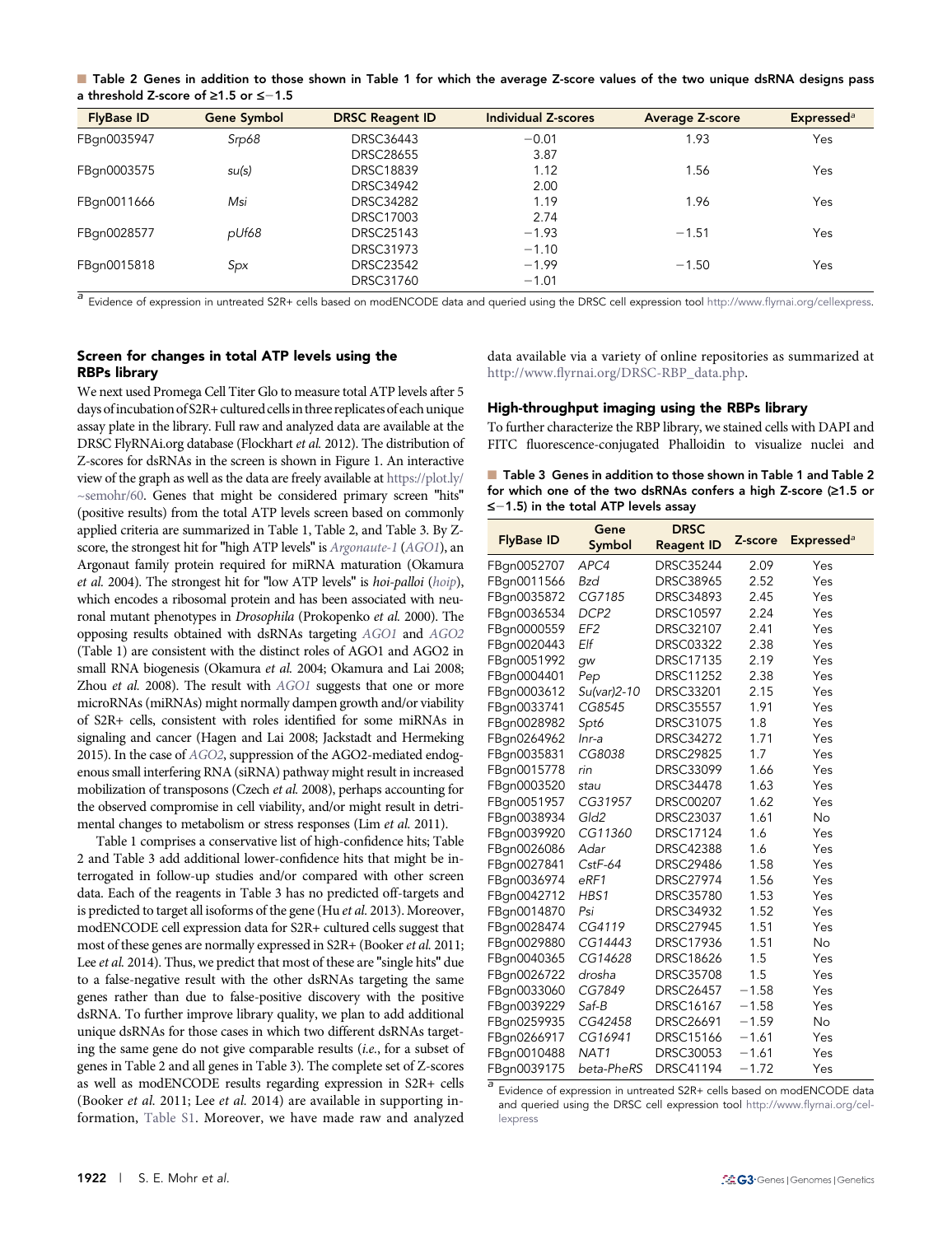filamentous actin, respectively, in paraformaldehyde-fixed S2R+ cells. The cells were then imaged at  $20\times$  and  $60\times$  using a fluorescence confocal imaging system. As expected, [Rho1](http://flybase.org/reports/FBgn0014020.html) serves as an effective positive con-trol for image-based assays, as treatment with [Rho1](http://flybase.org/reports/FBgn0014020.html) dsRNA results in a binuclear phenotype readily detectable using a DNA dye and any marker that defines the cell body. These cells also appear larger. Also as expected, few cells are detected in images corresponding to thread ([Diap1\)](http://flybase.org/reports/FBgn0260635.html) dsRNA control wells. Consistent with the total ATP assay results (Table 1), few cells are detected in images corresponding to wells treated with dsRNA targeting [AGO2](http://flybase.org/reports/FBgn0087035.html) or [hoip](http://flybase.org/reports/FBgn0015393.html).

Availability of RNAi screen data in the form of text or numbers is facilitated by public databases including FlyRNAi, GenomeRNAi, and NCBI PubChem BioAssays (Flockhart et al. 2012; Gilsdorf et al. 2010; Wang et al. 2014). Ideally, researchers will also be provided with access to baseline image data,  $e.g.,$  to help identify reagents with gross effects on cell morphology. However, high-throughput, highcontent image data sets are large both in total size and in terms of the total number of individual images, presenting significant challenges to image data management. As a result, making images easily available for search and view online has been seen as a significant challenge. Although solutions arising from within the biological community such as the Online Microscopy Environment OMERO platform (Allan et al. 2012) hold strong promise for making image data public online, the solutions offered to date are not easy to implement and support, requiring significant expertise and infrastructure. As a result, although it is relatively easy to share complete sets of screen image data, such as for automated analyses (e.g., because an entire image data set can be shared using a file transfer protocol or on an external hard drive), making it possible for researchers to easily view images associated with a specific subset of reagents has remained a barrier. To find a near-term, feasible solution to making a set of baseline image data publically searchable and viewable online, we chose to make images available at flickr. com. Advantages of Flickr include that the site has been around for more than 10 years, it offers 1 terabyte of free image storage, and it allows sharing of images under a Creative Commons license agreement, the same type of agreement used by open access journals. More than 200,000 images have been deposited with the user account drsc\_lab at Flickr.com and can be viewed at [https://www.](https://www.flickr.com/photos/132735911@N05/) fl[ickr.com/photos/132735911@N05/](https://www.flickr.com/photos/132735911@N05/). For quick reference, example images from wells treated with dsRNAs targeting [Rho1](http://flybase.org/reports/FBgn0014020.html), thread ([Diap1\)](http://flybase.org/reports/FBgn0260635.html), [AGO2](http://flybase.org/reports/FBgn0087035.html), or [hoip](http://flybase.org/reports/FBgn0015393.html) are organized as "albums" within the drsc\_lab collection (https://www.fl[ickr.com/photos/132735911@N05/albums](https://www.flickr.com/photos/132735911@N05/albums)). In addition, a searchable lookup table is available at [http://www.](http://www.flyrnai.org/DRSC-RBP_data.php)flyrnai. [org/DRSC-RBP\\_data.php.](http://www.flyrnai.org/DRSC-RBP_data.php) For additional information on how to navigate the image data resource see Data availability in Materials and Methods.

#### **CONCLUSION**

The DRSC has a longstanding commitment to building high-quality functional genomics reagents and making large-scale screen data publically available through its own database, FlyRNAi (Flockhart et al. 2012), as well as at meta-databases such as GenomeRNAi (Gilsdorf et al. 2010) and PubChem BioAssays (Wang et al. 2014). Here, we have shown that established and new media solutions can be utilized effectively for public data availability. The baseline data sets for the RBPs library help provide a measure of overall library quality and will aid the interpretation of results obtained using other assays. The DRSC has and continues to generate other focused libraries based on community input. Analysis of other libraries to the same extent as that presented in this study would add value to existing and

new libraries. Moreover, because a large proportion of the genes represented in the RBP and other DRSC focused libraries have been conserved, the results of screens using these libraries are likely to have impact beyond Drosophila.

#### ACKNOWLEDGMENTS

We thank John K. Kim and Mallory A. Freeberg (University of Michigan Life Sciences Institute) for their help building the RBPs gene list. We also thank the staff at NCBI PubChem for help with transfer of data from the FlyRNAi database to NCBI PubChem BioAssays. This work was supported by NIH NIGMS R01 GM067761. S.E.M. is additionally supported in part by the Dana Farber/Harvard Cancer Center, which is supported in part by NCI Cancer Center Support Grant NIH 5 P30 CA06516. N.P. is an Investigator with the Howard Hughes Medical Institute.

#### LITERATURE CITED

- Allan, C., J. M. Burel, J. Moore, C. Blackburn, M. Linkert et al., 2012 OMERO: flexible, model-driven data management for experimental biology. Nat. Methods 9: 245–253.
- Apweiler, R., T. K. Attwood, A. Bairoch, A. Bateman, E. Birney et al., 2001 The InterPro database, an integrated documentation resource for protein families, domains and functional sites. Nucleic Acids Res. 29: 37–40.
- Apweiler, R., A. Bairoch, C. H. Wu, W. C. Barker, B. Boeckmann et al., 2004 UniProt: the Universal Protein knowledgebase. Nucleic Acids Res. 32: D115–D119.
- Birmingham, A., L. M. Selfors, T. Forster, D. Wrobel, C. J. Kennedy et al., 2009 Statistical methods for analysis of high-throughput RNA interference screens. Nat. Methods 6: 569–575.
- Booker, M., A. A. Samsonova, Y. Kwon, I. Flockhart, S. E. Mohr et al., 2011 False negative rates in Drosophila cell-based RNAi screens: a case study. BMC Genomics 12: 50.
- Boutros, M., and J. Ahringer, 2008 The art and design of genetic screens: RNA interference. Nat. Rev. Genet. 9: 554–566.
- Castello, A., B. Fischer, M. W. Hentze, and T. Preiss, 2013 RNA-binding proteins in Mendelian disease. Trends in genetics. TIG 29: 318–327.
- Czech, B., C. D. Malone, R. Zhou, A. Stark, C. Schlingeheyde et al., 2008 An endogenous small interfering RNA pathway in Drosophila. Nature 453: 798–802.
- DasGupta, R., K. Nybakken, M. Booker, B. Mathey-Prevot, F. Gonsalves et al., 2007 A case study of the reproducibility of transcriptional reporter cell-based RNAi screens in Drosophila. Genome Biol. 8: R203.
- Dutertre, M., S. Lambert, A. Carreira, M. Amor-Gueret, and S. Vagner, 2014 DNA damage: RNA-binding proteins protect from near and far. Trends Biochem. Sci. 39: 141–149.
- Flockhart, I. T., M. Booker, Y. Hu, B. McElvany, Q. Gilly et al., 2012 FlyRNAi.org–the database of the Drosophila RNAi screening center: 2012 update. Nucleic Acids Res. 40: D715–D719.
- Fredericks, A. M., K. J. Cygan, B. A. Brown, and W. G. Fairbrother, 2015 RNAbinding proteins: Splicing factors and disease. Biomolecules 5: 893–909.
- Gamberi, C., O. Johnstone, and P. Lasko, 2006 Drosophila RNA binding proteins. Int. Rev. Cytol. 248: 43–139.
- Gerstberger, S., M. Hafner, M. Ascano, and T. Tuschl, 2014 Evolutionary conservation and expression of human RNA-binding proteins and their role in human genetic disease. Adv. Exp. Med. Biol. 825: 1–55.
- Gilsdorf, M., T. Horn, Z. Arziman, O. Pelz, E. Kiner et al., 2010 GenomeRNAi: a database for cell-based RNAi phenotypes. 2009 update. Nucleic Acids Res. 38: D448–D452.
- Glisovic, T., J. L. Bachorik, J. Yong, and G. Dreyfuss, 2008 RNA-binding proteins and post-transcriptional gene regulation. FEBS Lett. 582: 1977–1986.
- Hagen, J. W., and E. C. Lai, 2008 microRNA control of cell-cell signaling during development and disease. Cell Cycle 7: 2327–2332.
- Harris, M. A., J. Clark, A. Ireland, J. Lomax, M. Ashburner et al., 2004 The Gene Ontology (GO) database and informatics resource. Nucleic Acids Res. 32: D258–D261.